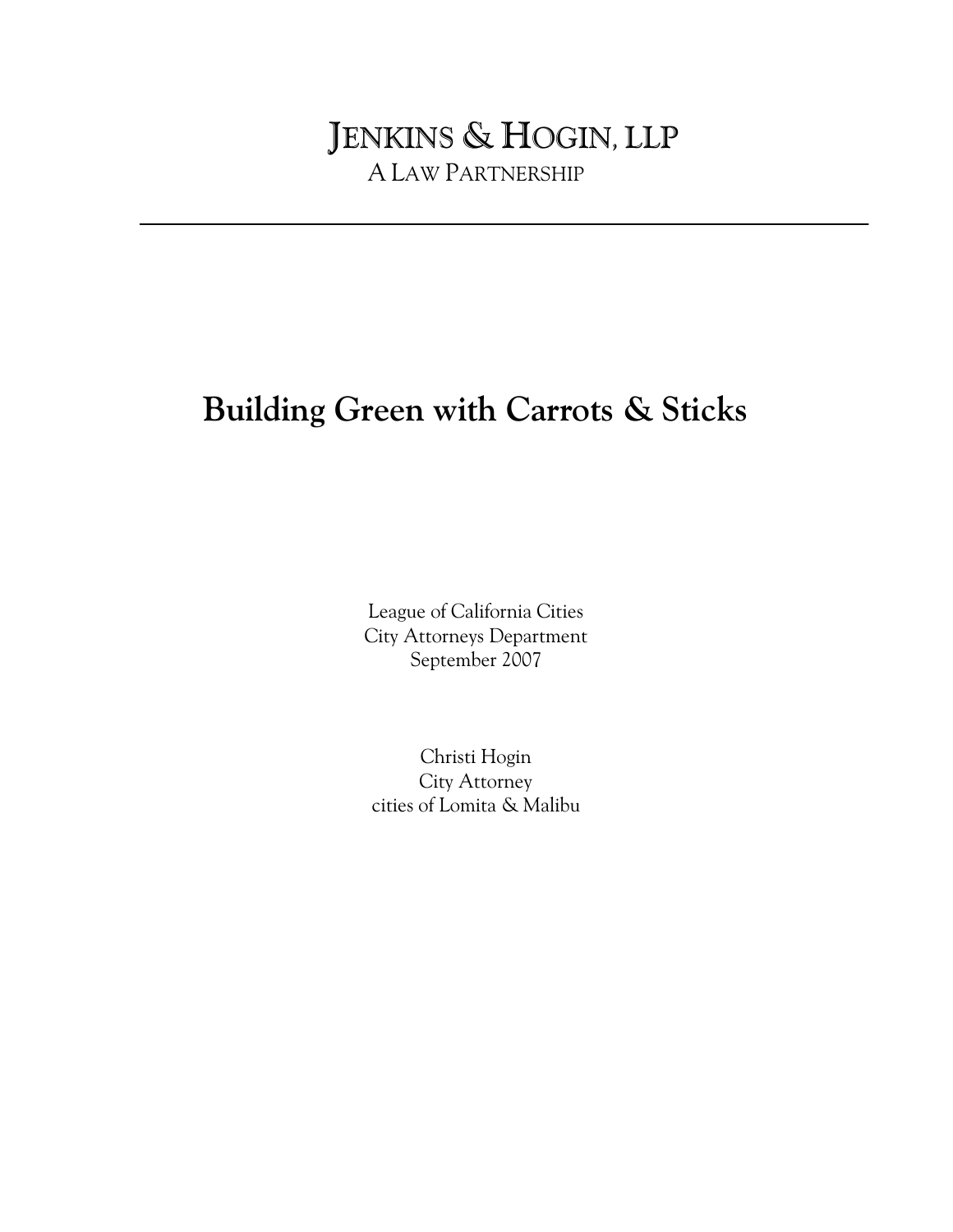The fabled Three Little Pigs were probably the earliest recorded pioneers in the quest for sustainable buildings. If the "Big Bad Wolf" symbolizes environmental forces and non-renewable resources, then the tale becomes allegorical and apt. Through their building choices, the piggies demonstrate that survival requires hard work and wise choices.

Green building, also referred to as sustainable design, is a loosely defined collection of land use, building design, and construction strategies that reduce the environmental impacts of buildings on their surroundings, both as they are built and once they are built. Traditional building practices often overlook the interrelationships among a building, its components, its surroundings and its occupants. "Typical" buildings consume more of our resources than necessary and generate large amounts of waste.

Don't worry. This paper is not intended to persuade you of the benefits of Green Building regulations. After all, we are city attorneys not policy makers. However, sure as you will soon need to determine whether an EIR is adequate only after it analyzes a project's impact on global warming,<sup>1</sup> the likelihood is that, sooner or later, someone in your city will decide that a green building program should be put on the agenda. To help you keep up with the discussion, I have attached to this paper a glossary of green terms.<sup>2</sup> You will need it. This is an area of regulation particularly weighed down with acronyms and terms of art. Knowing the lingo helps demystify the proposed regulations. However, this paper will also not explore all the many green options available to lawmakers. Even if I tried to provide such an inventory, it would be growing obsolete while the paper was being copied. Green building is an area of rapid growth and innovation. Instead, this paper focuses on the legal issues that arise from a city's desire to "go green" (or greener).

#### **The First Legal Issue: Finding the Right Legal Foundation on Which to Build the Program**

A city may impose mandatory green building regulations or develop incentive programs within three general frameworks: (1) by local amendments to the California Energy Code, (2) by local amendments to the California Building Code, or (3) through enactment of local zoning regulations. While specific regulations require independent analysis, each option presents certain legal considerations.

<sup>&</sup>lt;sup>1</sup> Earlier this year, the Attorney General urged local officials to reject the Environmental Impact Report (EIR) for the Yuba Highlands development project because the EIR failed to address greenhouse gas emissions. The Attorney General asserted that this failure constituted a violation of the California Environmental Quality Act (CEQA).Yuba Highlands proposes 5,100 homes on 2,900 acres east of Beale Air Force Base and west of the Spenceville Wildlife Area.

 $2$  There are many glossaries of "green" terms available on the internet. The one attached to this paper is relatively comprehensive and will help keep you from losing track of the discussion. The Green Building Encyclopedia is a project initiated and developed by Elements Group Inc.© 2007.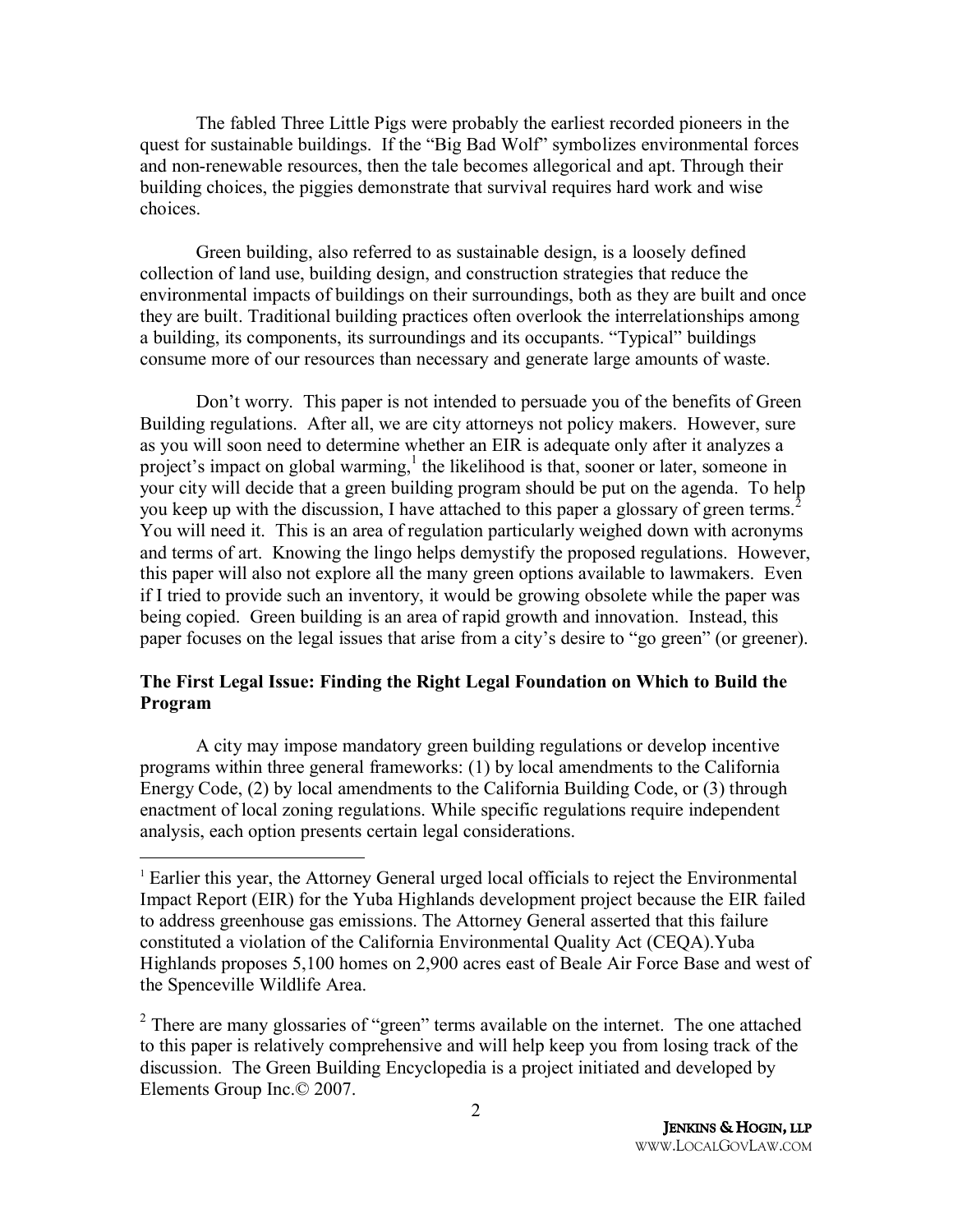**California Energy Code.** The Energy Efficiency Standards for Residential and Nonresidential Buildings were established in 1978 in response to a legislative mandate to reduce California's energy consumption. The standards are updated periodically to consider new energy efficiency technologies and methods. These state standards are codified in the California Energy Code, which is part of the California Building Standards Code<sup>3</sup> (CBSC). Cities must adopt the CBSC but may adopt local amendments to it. *See* Health & Safety Code §17958. A city may require more stringent energy efficiency standards on new construction, remodels and repairs, including more standards aimed at meeting green objectives. As with all amendments to the CBSC, the city must find that the proposed local amendments are reasonably necessary based on unique local climatic, geologic or topographic conditions. There are additional requirements applicable to amending the Energy Code. To adopt more stringent standards, a city must prepare a study with supporting analysis showing how the city determined that the local amendment would result in energy savings and demonstrating that the local standards will require buildings to be designed to consume no more energy than permitted by the current Energy Code. The local amendments must be cost effective and the city must also document its basis for determining that the standards are cost effective. *See* 24 Cal Code Regs. Section 10-106. Local energy efficiency standards must be approved by both the California Building Standards Commission and the California Energy Commission (CEC). Although considerable paperwork is involved in getting these amendments approved, CEC actively encourages cities to adopt more stringent energy efficiency requirements. Cities can expect CEC approval of reasonably supported local amendments. However, the Energy Code is undergoing revision currently and the revised code becomes effective in 2009. Accordingly, this may be an imprudent moment to amend the Energy Code, since its revision may affect the local amendment. A local energy code implementation could be adopted in coordination with the 2008 Title 24 codes (draft out in Fall 2007 and effective 2009).

Two or more years after filing with the California Energy Commission, any interested party may challenge local energy standards if there has been a substantial change in the factual circumstances supporting the cost effectiveness finding. If the governing body of the local agency determines that the standards are no longer cost effective, the standards become unenforceable on that date and cannot affect the issuance of a building permit or other entitlement. Public Resources Code §25402.1(h)(1).

Here is a good example of findings required to adopt a local amendment to the Energy Code:

<sup>&</sup>lt;sup>3</sup> Title 24 of the California Code of Regulations is known as the California Building Standards Code or sometimes just "Title 24." It contains the regulations that govern the construction of buildings in California. Title 24 is composed of 12 "parts." The California Energy Code is part 6 and is also known as the 2005 Energy Efficiency Standards.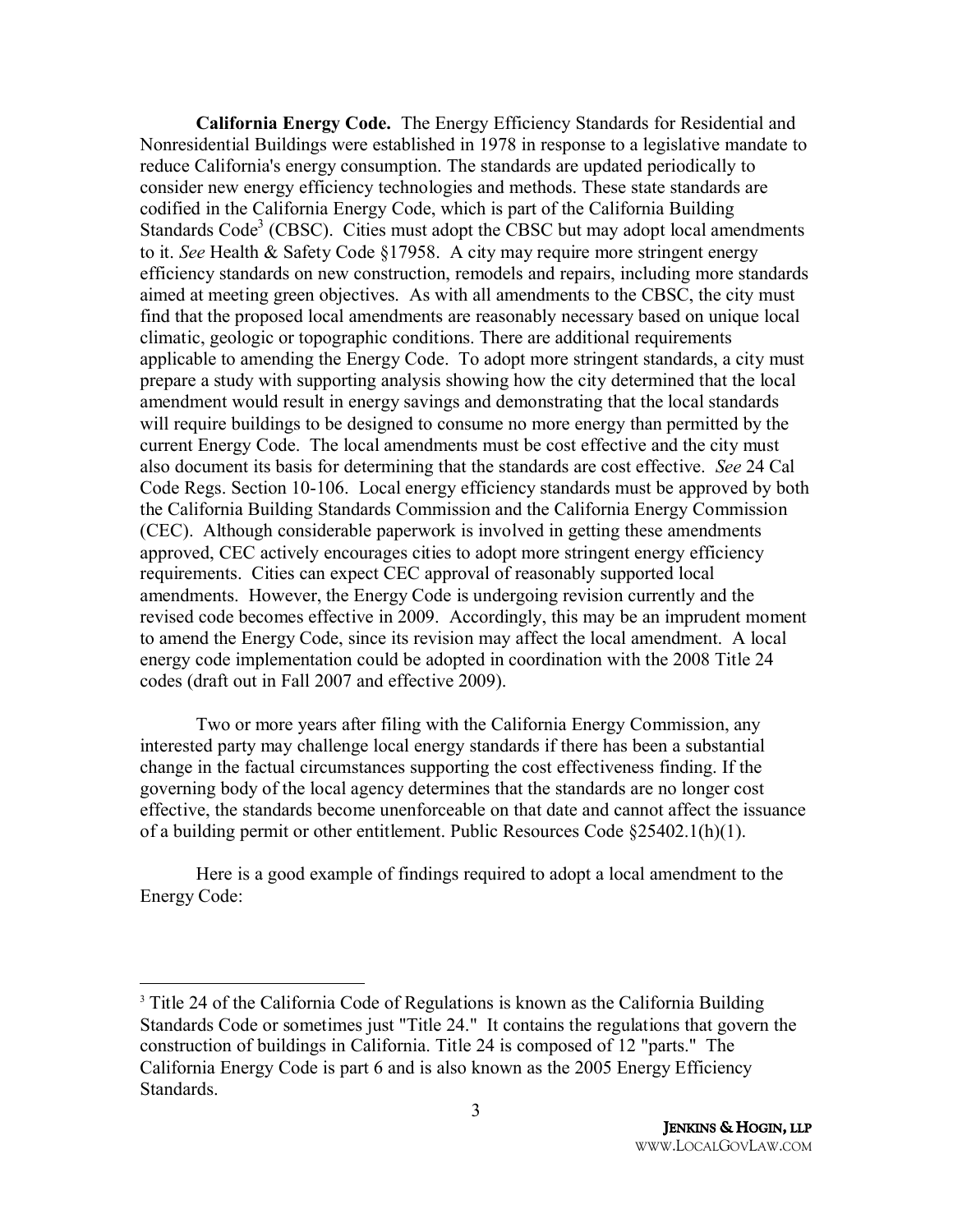Findings Pursuant to Public Resources Code section 25402.2 and Health and Safety Code sections 17958.5, 17958.7 and 18941.5. To the extent the requirements of this ordinance are deemed to constitute changes or modifications to the requirements of the California Building Standards Code and the other regulations adopted pursuant to Health and Safety Code section 17922, the Board of Supervisors expressly finds that the provisions of this ordinance are reasonably necessary because of local climatic, geological, or topographical conditions as follows. Marin County has three Title 24 climate zones and 24 microclimates. During periods when artic masses dominate the weather, nighttime lows drop into the high twenties with daytime highs in the thirties. In climate zone three (Coastal and certain bay areas), fog is a consistent weather pattern that creates a demand for heating even during summer months. In addition, climatic conditions in Kentfield (Climate Zone 2), result in 2774 "heating degree days." The Average Maximum temperature is over 80°F for the months of June, July, August and September, and during the summer it is not uncommon for temperatures to reach 100°F in some parts of Marin. Climatic conditions in Kentfield, (Climate Zone 2) result in 441 "cooling degree days". The average house size in Marin is getting larger and using more energy. During the 1970s most home construction was approximately 1,500-2,500 square feet. In the years 1998 through 2001 average house size construction continued to rise to approximately 3,000 - 4,000 square feet. These large houses are using more energy and resources. Due to local climatic conditions and increasing house size, total residential energy consumption increased from 619 million kWh to 734 million kWh from 1995 to 2000. This 18.5% increase in energy use raises the per capita contribution of costly uncertain energy supplies, pollution, and global warming. Due to local climatic conditions, it is reasonably necessary to enhance the State of California energy code requirements for homes over 3,500 square feet.

Amendments to the Energy Code are suitable for those provisions of a green program that directly address energy performance standards. These findings from Marin County are in connection with the enhanced requirements for large homes. Santa Monica requires that all windows in new structures be double-glazed and meet a specific standard [low-emissivity glazing, with center-of-glass U-value not more than 0.32 Btu/(hr.sq.ft. deg. F.), and Solar Heat Gain Coefficient not more than 0.37]. Another example is found in Culver City's recent amendment that requires new commercial and multifamily construction to install 1kw of solar photovoltaic power per each new 10,000 square feet of construction. Culver City's code also provides that, if the geometry of the new project does not permit compliance with the requirement, the applicant may pay an equivalent amount into a city fund to pay for solar systems on city facilities or other local non-profit entities. Thus, one way or the other, energy efficiency is increased and the demand for offsite electricity reduced.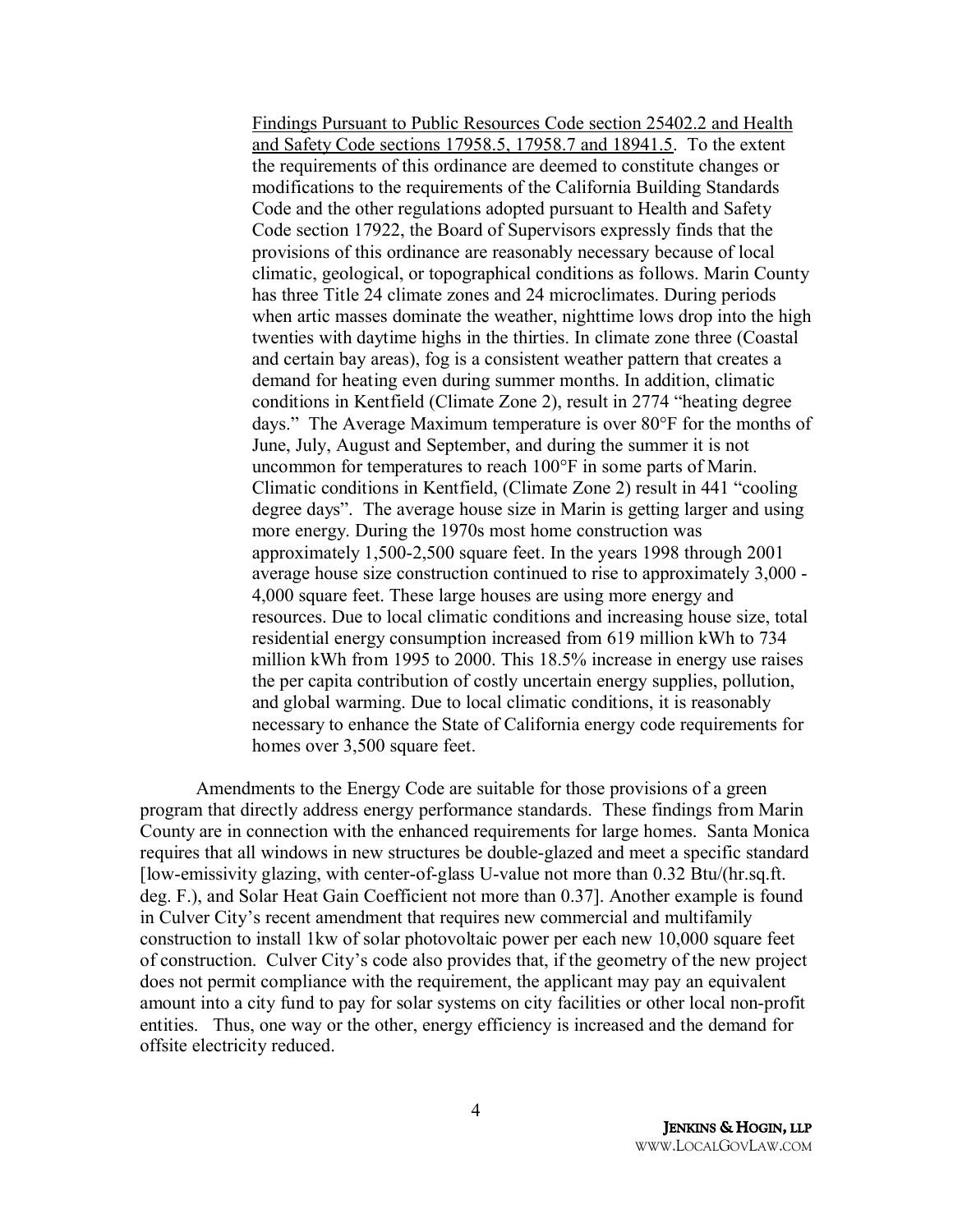**California Building Code.** Uniform statewide building standards are generally specified by the Legislature. *See* Health & Safety Code §17922 [adoption of specific uniform building standards relating to construction dealing with everything from plumbing to fire safety incorporated into state law]. The CBSC is a compilation of these building standards and is binding on the state and other public agencies, including private parties and entities. *See* Health & Safety Code §18944.5. The CBSC must be published in its entirety once every three years, with supplements in other years as necessary. *See* Health & Safety Code §18942(a). Once published, if not adopted sooner, the CBSC takes effect at the local level 180 days thereafter. *See* Health & Safety Code §17958. "There is a statewide interest in uniform building codes and the field has therefore been preempted by state law, subject to a statutory exception which permits a local entity to modify the provisions of the California Building Standards Code when it determines, and expressly finds, that such changes are reasonably necessary because of local climatic, geological or topographical conditions. [Citations.]" *ABS Institute v. City of Lancaster* (1994) 24 Cal.App.4th 285, 293; *See* Health & Safety Code §18941.5(b).

A city may adopt local amendments to the California Building Code, which is also part of the CBSC. Cities may amend the California Building Code to require green building measures (perhaps requiring certain types of building materials in new construction). The California Building Standards Commission permits amendment only if the amendments are reasonably necessary because of unique local climatic, geologic or topographic conditions. Health & Safety Code §17958.5(a). Findings of local conditions and the adopted local administrative regulations must be filed with the California Building Standards Commission to become effective and may not be effective sooner than the effective date of the current edition of the CBSC. The CBSC is amended every three years and a city must re-adopt local amendments with each revised CBSC. Local administrative regulations adopted to be applicable to previous editions of the CBSC do not apply to the current edition without appropriate adoption and the required filing.

Amendments to the Building Code are suitable for those provisions of a green program that regulate types of building materials and methods. For example, local ordinances may require use of specified amounts of recycled building materials. Malibu adopted extensive amendments to the plumbing code to require tertiary treated water in connection with all new on-site wastewater treatment systems.

**Zoning Ordinance.** Land use regulations may be constructed on the strong foundation of a city's police powers to protect the public health, safety and welfare of its residents. See Cal. Const. art. XI, §7. A city's police power can support any land use regulation that is reasonably related to the public welfare. *Associated Home Builders, Inc. v. City of Livermore* (1976) 18 Cal. 582; *Metromedia, Inc. v. City of San Diego* (1980) 26 Cal.3d 848, 861. A city may enact green building regulations within its zoning ordinance as long as the regulations do not conflict with state law, are not impermissibly discriminatory, and are neither arbitrary nor capricious.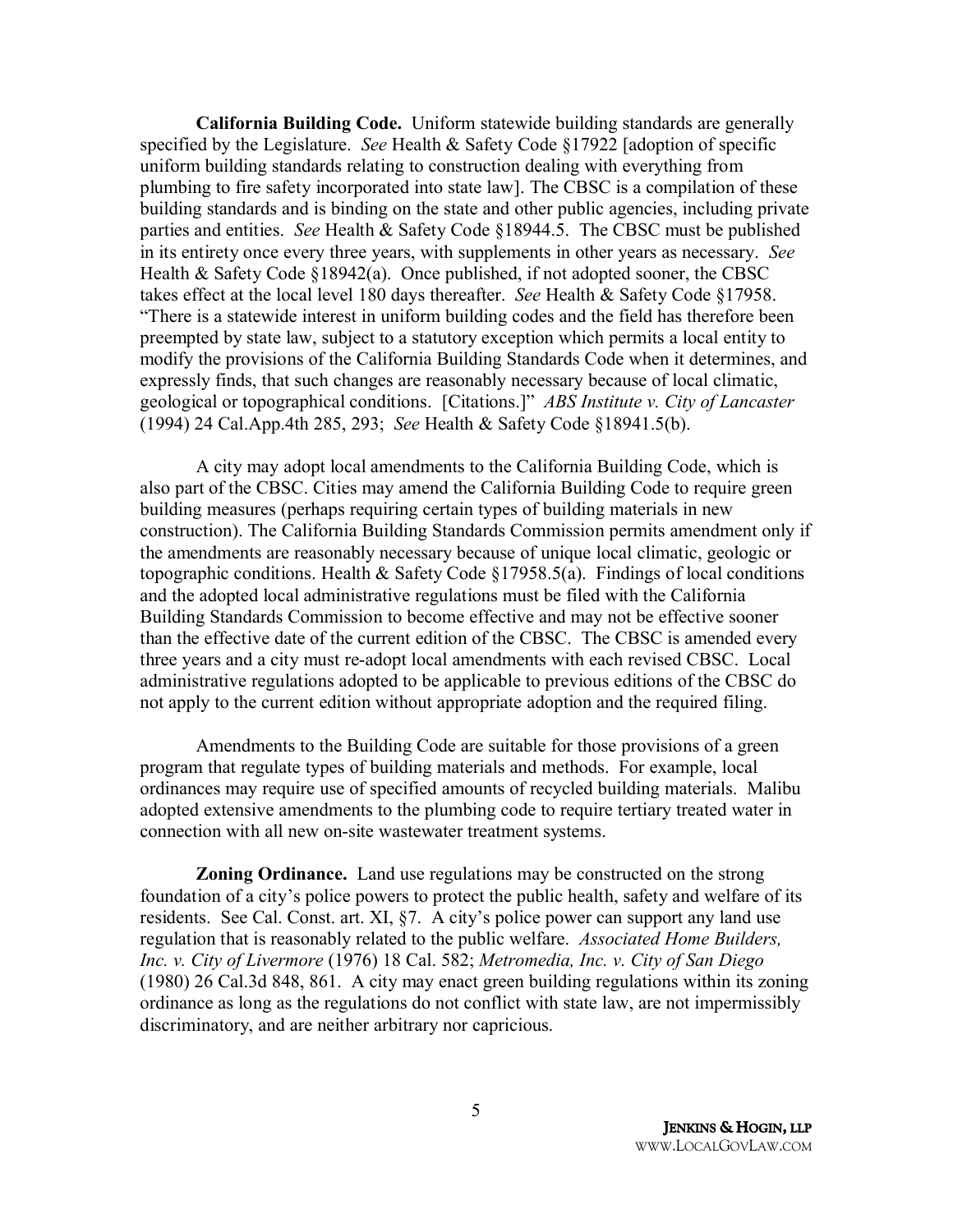Amendments to the Zoning Code are suitable for those provisions of a green program that offer incentives [for example, additional height, density, reduced processing fees or expedited permit processing] for those projects that incorporate green elements into the project design and construction. Many ordinances also require an applicant make choices that result in a minimum number of "points" or reach a minimum level of  $LEED^{\circledR}$ certification. The United States Green Building Council's Leadership in Energy and Environmental Design (LEED®) Green Building Rating System program is widely recognized and used by cities as a way to measure the "greenness" of a project. To earn certification, a building project must meet certain prerequisites and performance benchmarks ("credits") within five categories of performance: Sustainable Sites, Energy and Atmosphere, Water Efficiency, Indoor Environmental Quality, Materials and Resources. Within each of these credit areas a project can earn a certain amount of points. Projects can earn additional points under an Innovation in Design category, through demonstrating exceptional performance above LEED® requirements. The number of points the project earns determines the level of LEED<sup>®</sup> Certification the project receives. Projects may be awarded Certified, Silver, Gold, or Platinum certification.

#### **The Second Legal Issue: Determining Whether to Build the Program with Incentives or Mandates or a Hybrid**

As discussed above, an ordinance mandating green elements need only be reasonably related to the public welfare in order to be a valid exercise of the city's police powers. I promised at the beginning of this paper that this discussion would not devolve into all the statistics and reports that support the need for green buildings. However, to the extent that as a city attorney you want to assure yourself that such ordinances will pass muster, the internet is full of sites devoted to this topic. The U.S. Green Building Council(home of  $LEED^{\circledast}$ ) is <u><www.usbc.org></u> and a good place to start.

It is well-documented that development and construction practices have a major impact on the environment and community health. The construction and maintenance of buildings is responsible for 40% of US energy use, and 30% of wood and raw materials use. Better building practices can significantly reduce these impacts while, at the same time, reducing lifetime operating costs. This saves money and reduces burdens on local infrastructure, and increases the health of our living environment.

Green building programs provide a tool to inform design and construction decision-making. A "green" building can be defined as one that is sited, designed, constructed, operated and maintained in a manner that minimizes some or all of the impacts on the environment reasonable anticipated if it were to be built and operated according to typical, modern industry practices. Green building regulations promote the health and well-being of the occupants. These sustainable practices allow cities to meet the needs of the present, without compromising future generations. Additional information supporting the need for and benefits of green building and describing basic green building practices can be found in the attached brochure entitled Developing Green Building Programs – A Step by Step Guide for Local Governments (produced by Global Green USA).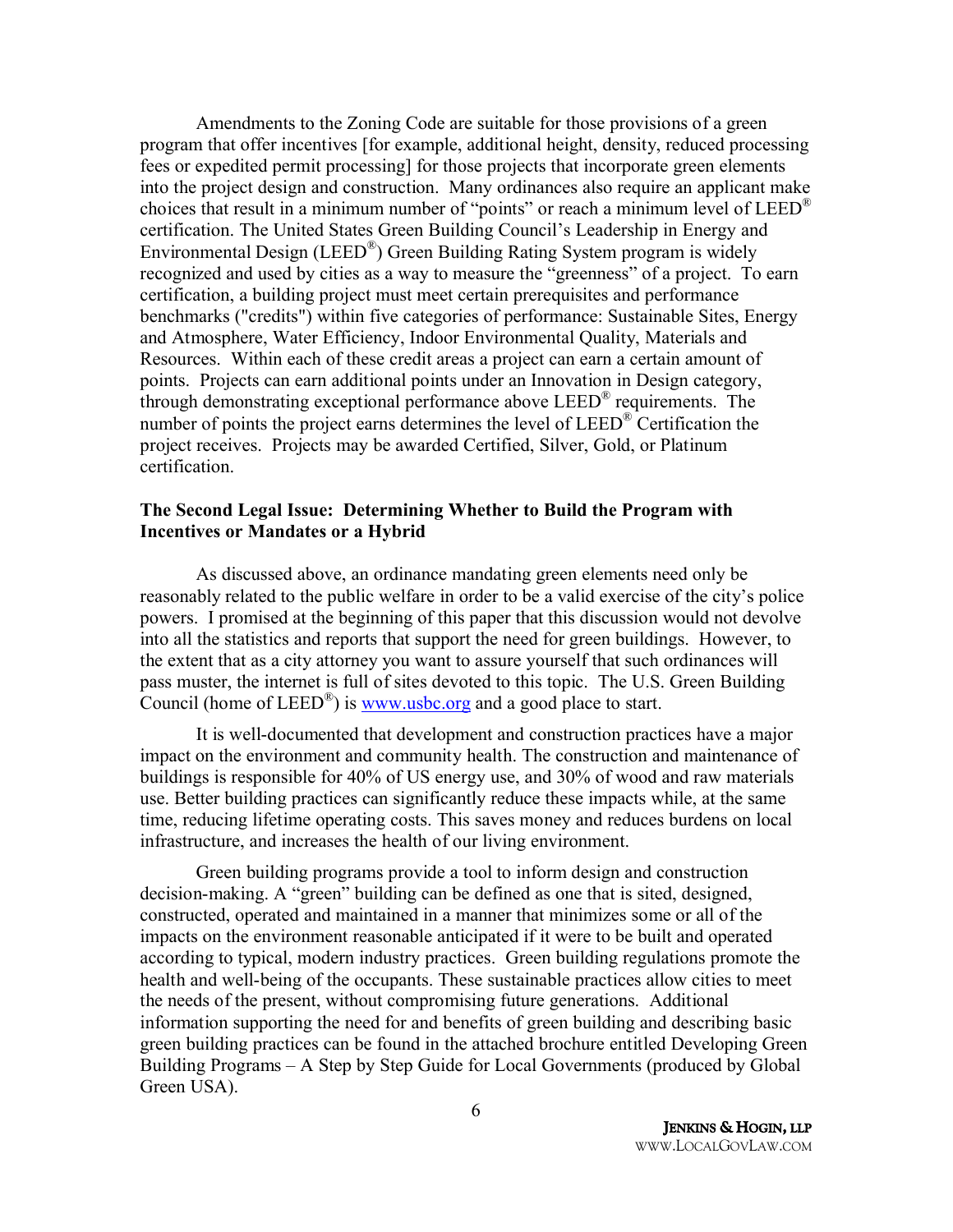Green buildings generally have more comfortable and healthier indoor conditions. For homeowners, this quality of life increase tends to justify the investment; studies have documented better resale values and satisfaction among "green" homeowners. For commercial building owners, increases in productivity can easily total more than a project's entire construction cost over the lifetime of the building.

Green building products and professional services are increasingly available in the California market and demand is growing. This pressure has significantly helped to reduce the costs and to increase the variety available. Nationwide there has been a spread of interest and utilization of green building practices among producers and consumers. It has become common to find articles in newspapers, popular and trade magazines, and to see services and products marketed to this growing interest. Cities, small and large, have also developed green building programs for public and private development. The cities of Boston and Washington DC recently adopted green building regulations, and the city of Santa Monica has been working with them for many years. Throughout the paper I have mentioned others and all of the cities mentioned (as well as many others not mentioned) have information available on the internet about their specific programs. As one example, the Ordinance adopting West Hollywood's program is attached.

**Compulsory but simple.** The City of Calabasas' ordinance is typical of the popular choice of simply requiring LEED® certification. The City adopted a specific version of  $LEED^{\circledast}$  (2.0) and designated that the Calabasas-LEED standard. For buildings up to 5000 square feet Calabasas requires the project to achieve "certified," the lowest level rating under LEED<sup>®</sup> and buildings over 5000 square feet must achieve a "silver" rating.

**Lawyers Generally Don't Fear Voluntary Programs**. Build It Green guidelines are a set of voluntary measures and practices for sustainable home construction. The City of Rancho Palos Verdes decided to use Build It Green, a suite of products and services which consists of guidelines and a rating system upon which to base its green building program. RPV concluded that the LEED<sup>®</sup> system's focus on industrial, office and commercial design was less useful in the predominately residential community of RPV. RPV's ordinance is typical of the ordinances designed to educate and encourage, but compliance with the green standards is not mandatory. For example, created New Home and Multifamily GreenPoint Checklists and required new homes to achieve 50 points or higher to receive Build It Green certification with minimum points from each following category: Energy (11), Indoor Air Quality/Health (5), Resources (6), and Water (3); and meet the prerequisites of 50 percent construction waste diversion and incorporation of the GreenPoint checklist into submitted plans. Under the multifamily home checklist, these buildings have an addition requirement of a minimum of six (6) points within the Community category. Both checklists allow for incorporation of Community Design Measures, which are outlined in the respective Guidelines, or RPV can identify selected green features that address unique local priorities. As an incentive to builders and homeowners to construct green buildings, new buildings that meet the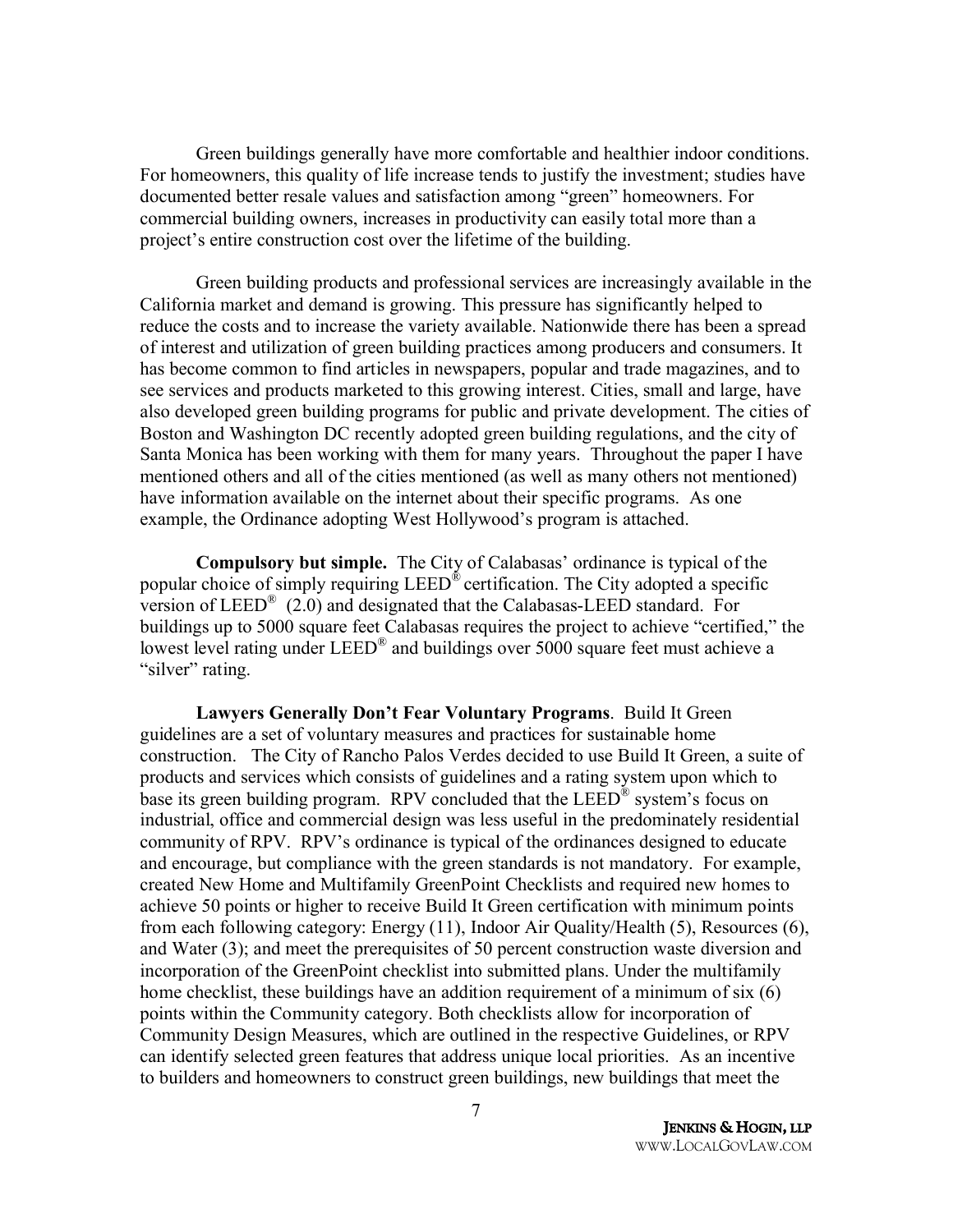minimum point value of 50 points would qualify for expedited plan review through RPV's Planning and Building Departments and/or reduced application fees.

Once the construction process is complete for projects that opt to attain a Build It Green certification, new single-family and multifamily homes are then verified by Build It Green certified raters to ensure that the project meets the GreenPoint Rated standards; thus, earning the right to bear the program's label. The label also provides a numerical score, which allows future buyers of the home to evaluate and compare the environmental performance of the individual home.

**The Hybrid Green Ordinance: Carrots & Sticks.** West Hollywood's Green Building Program was initiated with the intent to be innovative and achieve results. Naturally, that means that there was a citizen's "Green Ribbon Committee," planning commission hearings, consultants and the whole project was over two years in the making. The West Hollywood program was developed in two phases. In Phase One the City 1) consolidated and amended its existing green requirements and 2) required public buildings to achieve a LEED Certified rating (Leed/Lead by example). Phase Two consisted of establishing a mandatory green building point system for private development and incentives for high-achieving projects. West Hollywood's program provides a good example of a comprehensive ordinance with both mandatory and incentive-based components.

West Hollywood's Green Building Program for Private Development consists of two main components. The first component includes the addition of new, green general development standards that will apply to all development, including remodels and tenant improvements, and the second component applies to projects building new structures.

The Green General Development Standards relate to the following:

- Construction and demolition waste diversion;
- Storm drain public education;
- · Accommodating for the future installation of photovoltaic systems;
- Managing construction air quality;
- · Promoting healthier indoor air quality through the use of low VOC interior paints and wood finishes;
- Increasing energy efficiency through the use of energy star appliances; and
- Promoting the use of alternative transportation through the inclusion of bicycle parking in residential projects.

These new requirements apply to all projects: remodels, tenant improvements, additions, and new construction. Thus, all projects incorporate basic and simple green building measures that are practical and achievable.

West Hollywood's Green Building Point System applies to all new commercial development projects and all new residential development projects with three or more units. The point system is tailored to specifically address West Hollywood development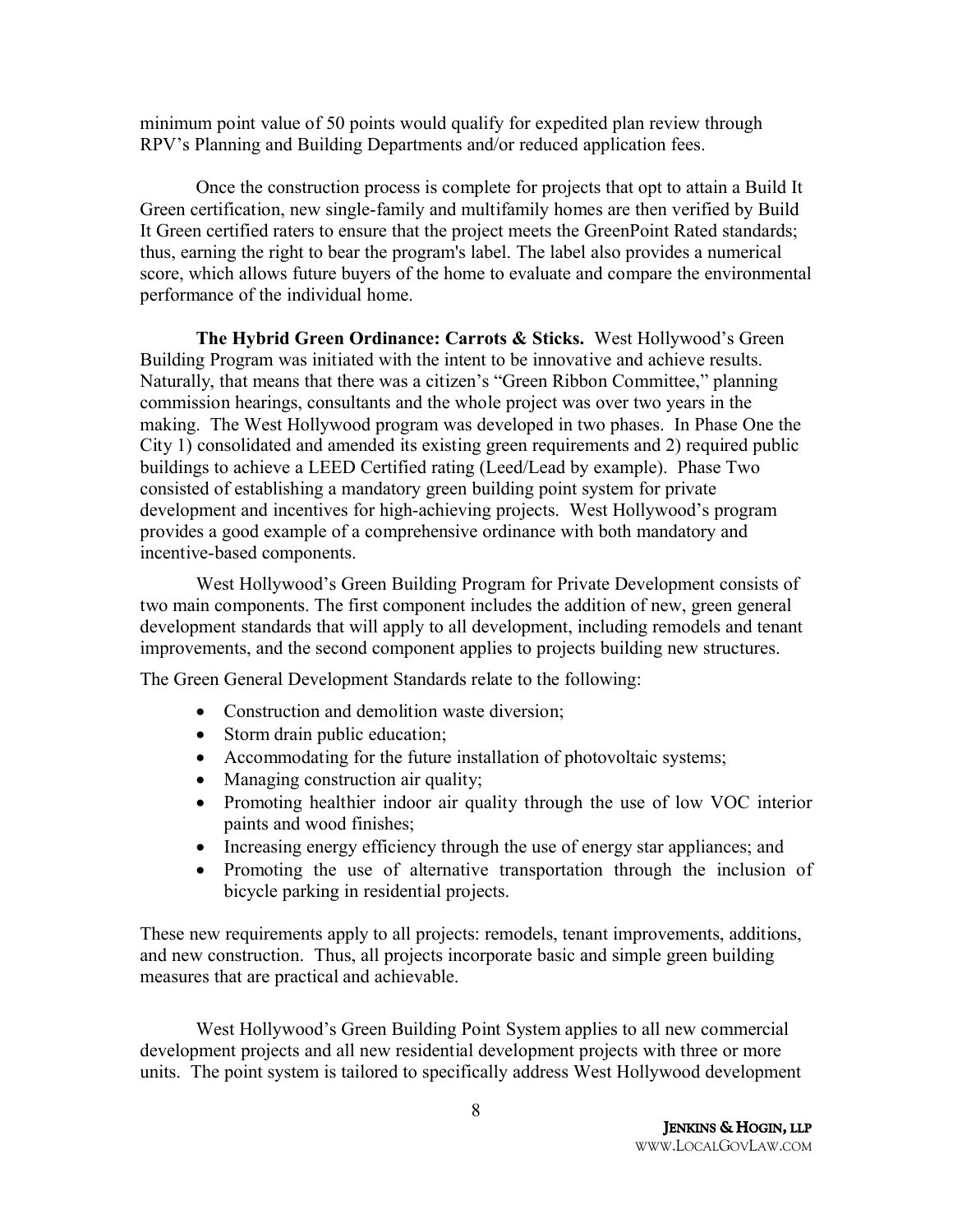while providing flexibility that allows users to select the most appropriate green building elements for their projects. Specifically, the point system was designed to do as follows:

- Emphasize locally-available materials
- Apply to urban infill projects
- Address development trends in West Hollywood;
- § Align thresholds for compliance with existing thresholds found in the Zoning Ordinance;
- Encourage green elements to be incorporated early into project design;
- Not create an increase in costs for project submittal and review;
- Not create an increase in the amount of time for application review;
- Provide flexibility to alter green elements as the project evolves;
- Fit within existing staff review of development proposals; and
- § Involve all City Divisions that review development proposals in the program structuring.

The point system is divided into twelve categories that address different phases and parts of the construction process including: site, natural heating and cooling, foundation, structural frame, plumbing, insulation, energy efficiency and renewable energy, indoor air quality, roofing, exterior finish, and resource efficient materials. In addition, five percent of the points offered in the point system can be awarded as innovation points to be awarded for innovative technologies that are not identified in the point system.

A total of 160 points are available, of which new development projects (excluding single family dwellings and duplexes) would be required to earn 60 points, or 37.5% of the total number of points available. As an alternative, the program would offer an exemption from the West Hollywood green building point system for individual applicants who prefer to use the United States Green Building Council's Leadership in Energy and Environmental Design (LEED) Green Building Rating System program.

This program is designed so that the more aggressive standards are applied to new construction. From a legal perspective, one concern of a program is that its benefits outweigh its costs. Regulations that deprive a property of all economic value may result in an unconstitutional taking. While it is unlikely that any one regulation would have such an effect under the typical green building programs currently being implemented, the totality of the regulations should be monitored. In West Hollywood, the City offers the alternative of following the well-established LEED program as well. Options tend to avoid "takings" claims.

West Hollywood also developed incentives to encourage and reward projects of exemplary green design. A high-achieving project within the point system is defined as having 90 or more points, a 50% increase over the required compliance threshold.

A project exceeding this threshold could select one of the following incentives:

1. One additional residential unit not to exceed 700 square feet without additional required parking.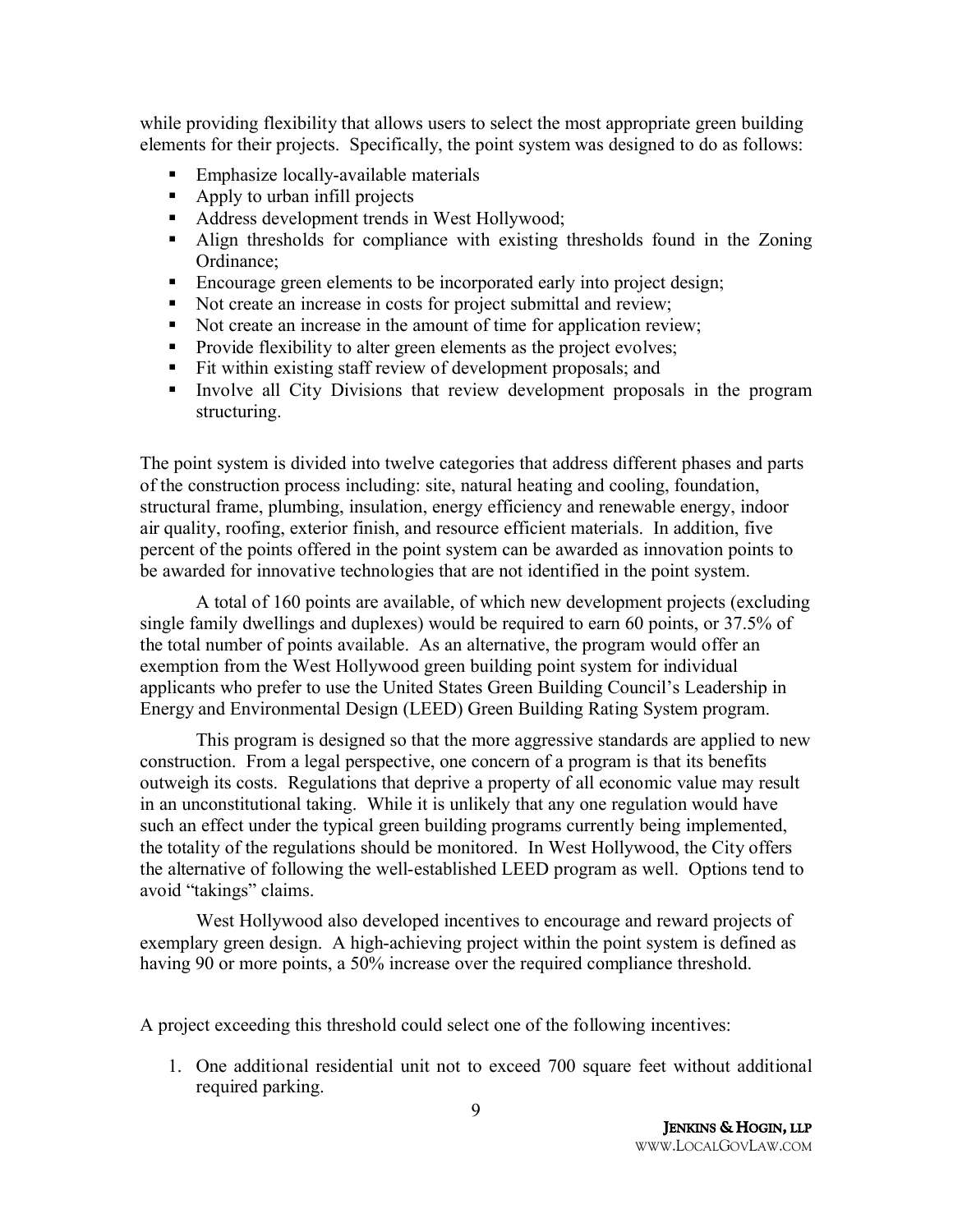- 2. Increase buildable square footage by allowing required common open space to be provided on the roof versus the ground level if the project includes a vegetated green roof.
- 3. Flexibility in fulfilling the open space standards.
- 4. In multi-family residential projects, the area in the side setbacks may be used to satisfy common and/or private open space requirements.
- 5. Commercial or mixed-use projects may obtain a 0.1 FAR increase.
- 6. Reduced restaurant parking requirement for up to 2,400 square feet of restaurant area.
- 7. Projects may obtain expedited permit processing for Building & Safety Division permits. Additionally, projects shall benefit from preferential Planning Commission scheduling where feasible.
- 8. Commercially-zoned lots which are 40 feet or less in width and which have alley access may receive a 50% reduction in required parking spaces.

Some aspects of the incentive program were controversial. For example, some people questioned the wisdom of the parking reduction granted to small restaurant tenant spaces in a city where parking is in short supply. Another concern was raised about potential noise impacts to surrounding properties for residential projects that would be permitted to provide 100% of their common open space on the roof level and for projects that would be allowed to meet open space requirements in the side setbacks.

Ultimately, these issues are policy questions involving assigning weight to competing interests. As a legal matter, as long as reasonable use can be made of a property without the incentive, voluntary incentives are a permissible way of encouraging compliance with standards more rigorous than are required of others.

In order to be eligible for any of the incentives described above, in West Hollywood a project would need to achieve 50% more points within the Green Building Point System than is required for minimum compliance. While there are multiple strategies for achieving additional points, it is likely that this exemplary effort will result in increased project costs. The above list of incentives would help to offset the increased costs associated with becoming an exemplary green project. In addition, it provides motivation for projects to make choices that increase the quality of life and health of residents, and which promote sustainability.

**Note on Building Flexibility into the Program.** Whether regulations are part of the Energy, Building or Zoning code, the program will inevitably need to be reevaluated. Here is a case in point. Santa Monica's green building ordinance required applicants to choose four major construction materials with recycled content from a limited list compiled by the U.S. Environmental Protection Agency to the exclusion of other building